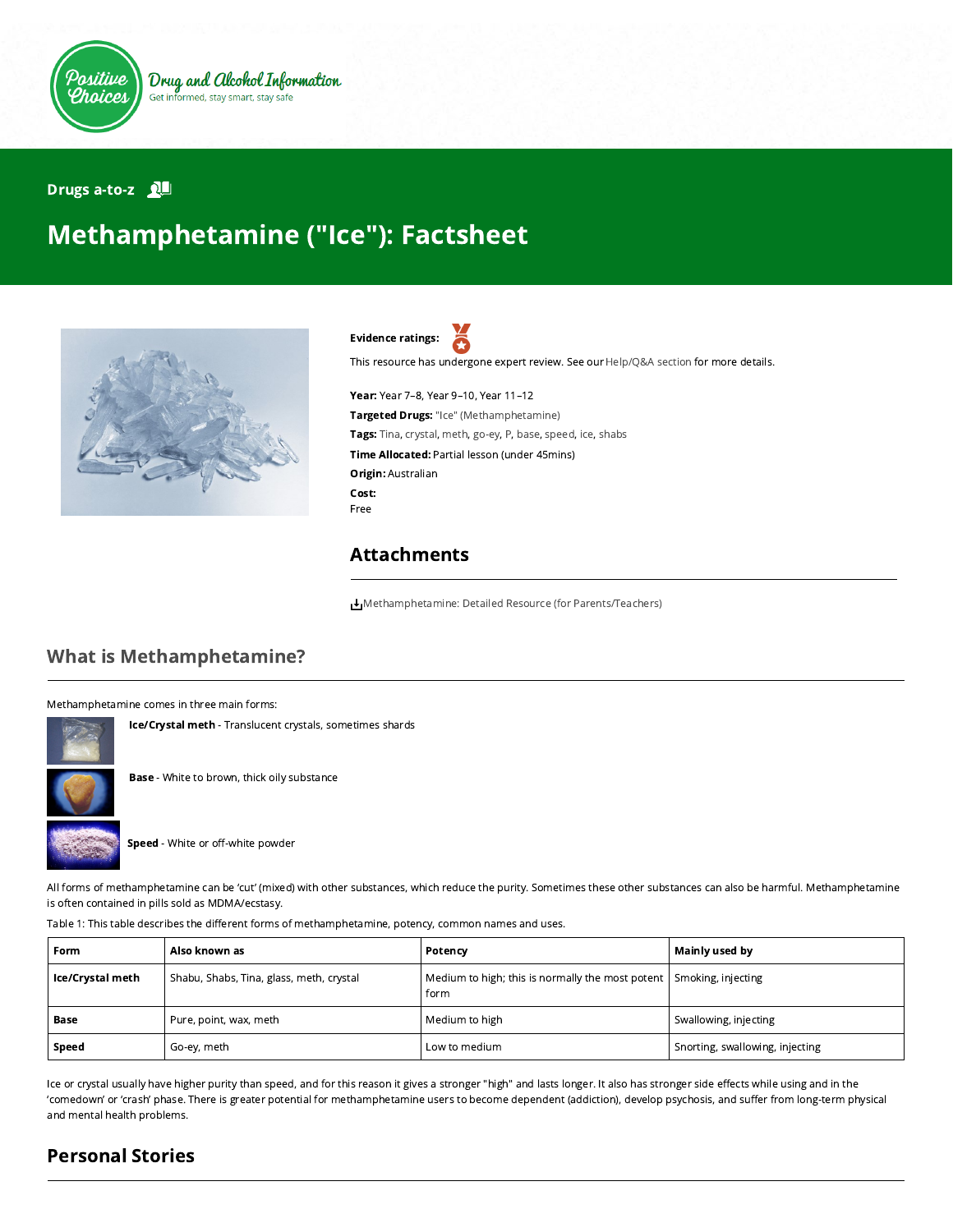"I didn't know what ice was until my school friend's life fell apart...ice was always viewed as the most extreme drug, and something that almost all my peers would not touch. However, the rare few did, and they completed changed as a person."

#### How many young people have tried Methamphetamine?

According to the 2017 Australian secondary schools' survey, 1 in 100 students (1%) aged 12-17 used amphetamines in the past month.

### Is "Ice" use increasing in Australia?

Survey research suggests that methamphetamine use in Australia has not risen significantly in recent years. In fact, usage has been relatively stable since 2007. However, trend data suggests an increase in ice use among users, compared to other forms such as powder or base.

#### Are harms from "Ice" use increasing in Australia?

While rates of use remain stable, the harms from ice use (e.g. deaths, hospital admissions for dependence and psychosis) have increased.

#### What are the effects of "Ice"?

Methamphetamine takes effect quickly. The effects can last between 4 and 12 hours, although it can take 1 to 2 days for the drug to completely leave the body.

Methamphetamine is a very unpredictable drug. Toxic (and sometimes fatal) reactions can occur regardless of the amount used. This can happen whether the person is a first-time, occasional or regular user. Methamphetamine is more addictive than most other drugs, especially when taken in crystal form.

The effects of Methamphetamine vary, but can be immediate or long term as listed in the table below:

| Immediate                               | <b>Long Term</b>                                                              |  |
|-----------------------------------------|-------------------------------------------------------------------------------|--|
| Increased heart rate and blood pressure | Dependence (see glossary)                                                     |  |
| Enlarged pupils                         | Dental problems                                                               |  |
| Increased energy                        | Heart, kidney and lung problems                                               |  |
| Feeling of euphoria (a 'high')          | Malnutrition and exhaustion                                                   |  |
| Aggressive behaviour                    | Depression                                                                    |  |
| Trembling                               | If injected there is an increased risk of infections like Hepatitis C and HIV |  |
| Bad headaches and dizziness             | Paranoia (feeling extremely suspicious and frightened)                        |  |
| A 'comedown' (see glossary)             | Psychosis (see glossary)                                                      |  |
| Insomnia                                | Stroke                                                                        |  |
| Stomach cramps                          |                                                                               |  |
| Reduced appetite                        |                                                                               |  |
| <b>Blurred vision</b>                   |                                                                               |  |
| Anxiety and panic attacks               |                                                                               |  |
| Jaw clenching and teeth grinding        |                                                                               |  |